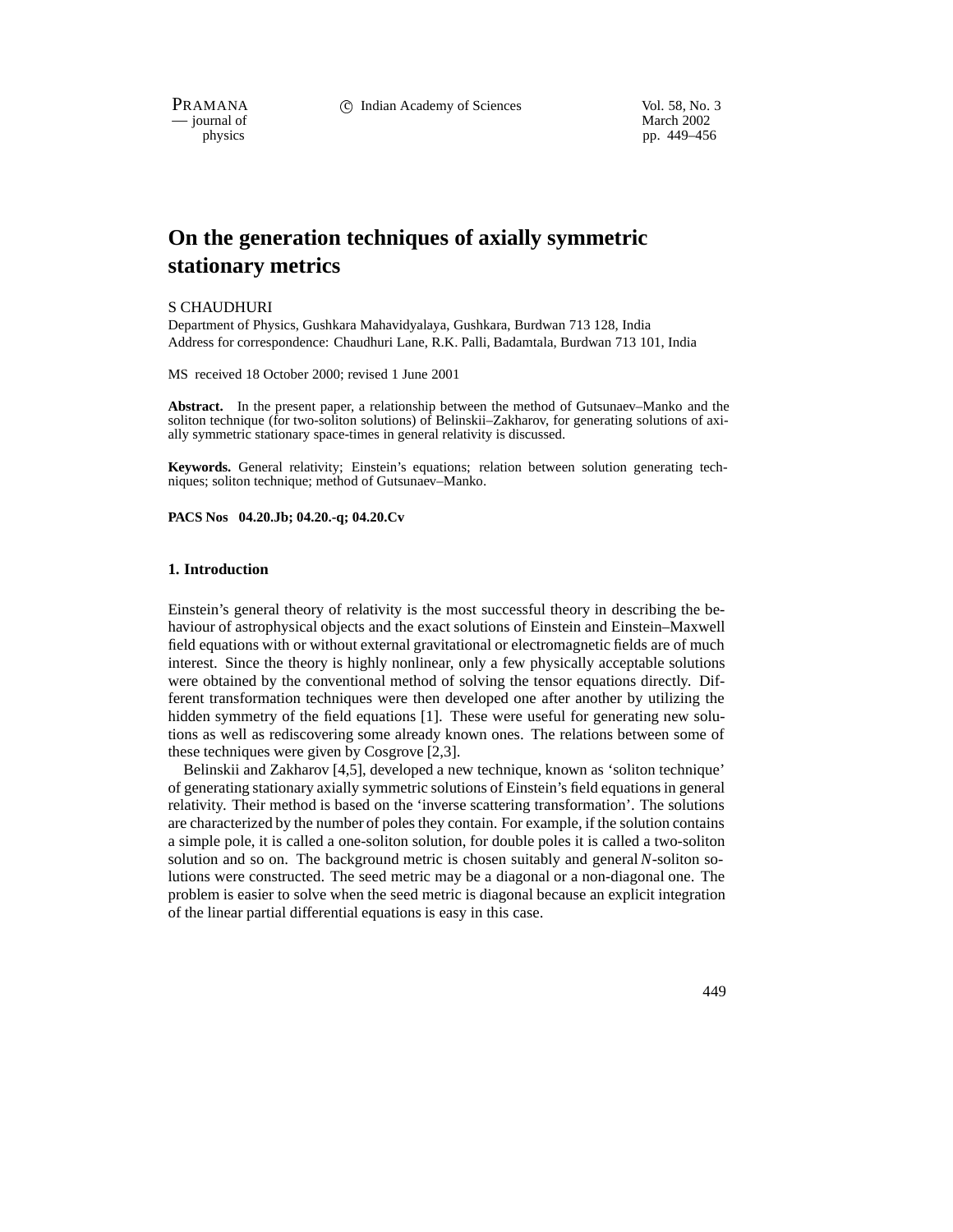Gutsunaev–Manko and their coworkers [6–8] also developed a method of generating solutions for axially symmetric stationary space-times with Laplace's solution as seed. Their method is based on the nonlinear superposition of Kerr metric with an arbitrary external gravitational field.

In the present paper, we derive a formal relation between the method of Gutsunaev– Manko (GM) and the soliton technique of Belinskii–Zakharov (BZ) for diagonal twosoliton solutions. Using the same seed in both the methods, we analyse the similarities between the solutions obtained. Moreover, the generated solutions become identical when the constants are properly adjusted [9]. In  $\S 2$ , the method of GM and the soliton technique of BZ are briefly described. The relationship between the methods is discussed in  $\S 3$ .

## **2. Brief description of the methods**

#### A. *Method of Gutsunaev–Manko*

Consider an axially symmetric stationary line element in prolate spheroidal coordinates  $(x, y)$ :

$$
ds^{2} = K^{2} f^{-1} \left[ e^{2\gamma} (x^{2} - y^{2}) \left( \frac{dx^{2}}{x^{2} - 1} + \frac{dy^{2}}{1 - y^{2}} \right) + (x^{2} - 1)(1 - y^{2}) d\phi^{2} \right] - f (dt - \omega d\phi)^{2},
$$
\n(1)

where *K* is a constant and the metric coefficients,  $f$ ,  $\omega$  and  $\gamma$  are functions of *x*, *y* only.

Ernst reformulated Einstein's field equations and showed that the metric coefficients of the line element (1) can be derived from a complex function  $\varepsilon$ , known as Ernst potential, which satisfy the following relations [10]

$$
\varepsilon = f + i\Phi,\tag{2}
$$

$$
(\varepsilon + \varepsilon^*) \nabla^2 \varepsilon = 2(\nabla \varepsilon \cdot \nabla \varepsilon),
$$
\n(3)

 $\Phi$  is known as the twist potential and  $\varepsilon^*$  is the complex conjugate of  $\varepsilon$ .

Here we use prolate spheroidal coordinates  $(x, y)$ , since in this coordinate system the Ernst potential is symmetric in *x* and *y*. Prolate spheroidal coordinates  $(x, y)$  are related to Papapetrou coordinates  $(r, z)$  by

$$
r^{2} = K^{2}(x^{2} - 1)(1 - y^{2}),
$$
  
\n
$$
z = Kxy.
$$
\n(4)

Gutsunaev and Manko showed that a solution to eq. (1) can be obtained from a Laplace's solution  $2\psi$  and they derived  $\varepsilon$  in the form [6,7]

$$
\varepsilon = e^{2\psi} \frac{x(1+ab) + iy(b-a) - (1-ia)(1-ib)}{x(1+ab) + iy(b-a) + (1-ia)(1-ib)},
$$
\n(5)

where  $\psi$  satisfies the equation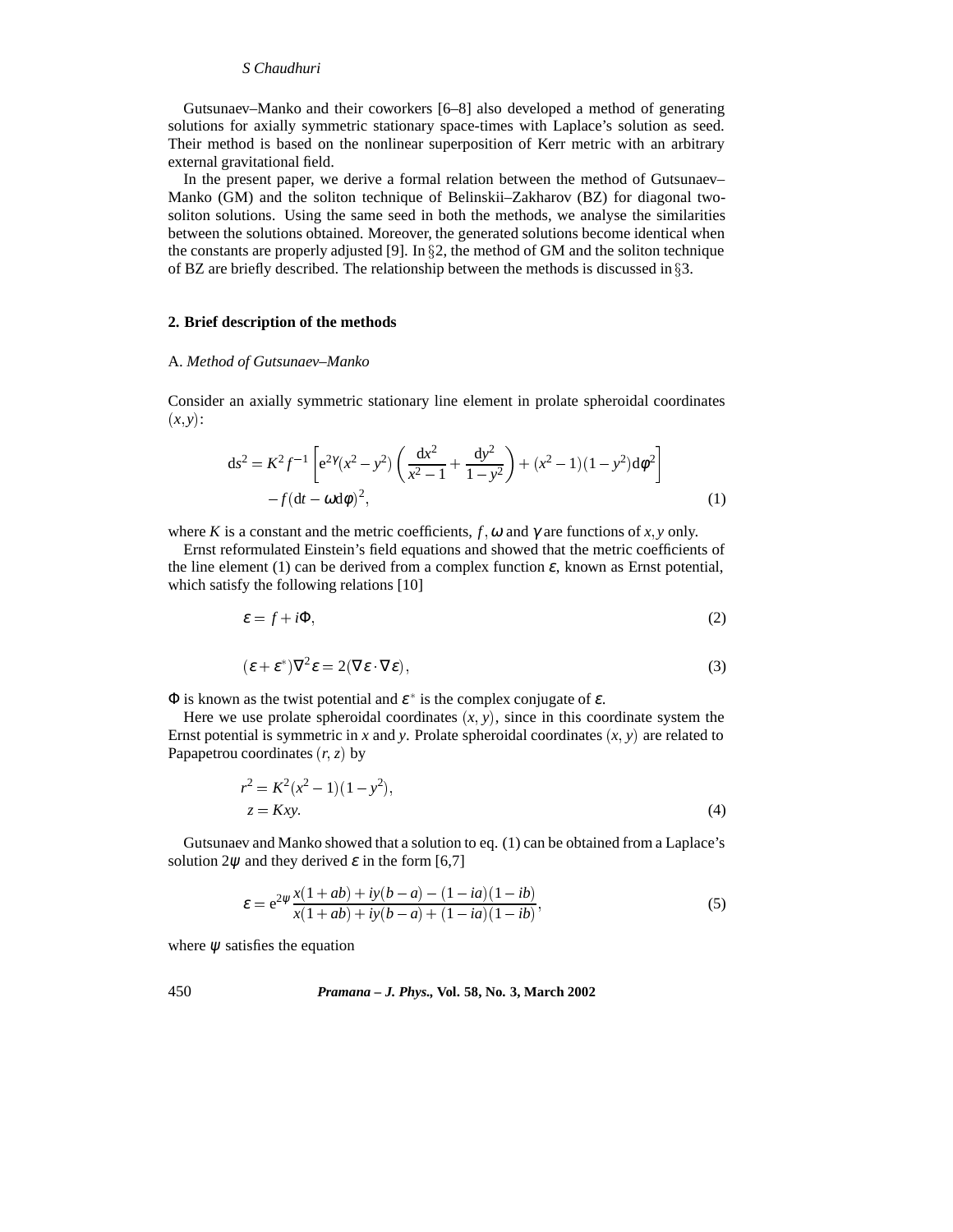*Axially symmetric stationary metrics*

$$
(x2 - 1)\psi_{xx} + (1 - y2)\psi_{yy} + 2x\psi_x - 2y\psi_y = 0,
$$
\n(6)

and *a* and *b* are two real functions which satisfy the following first order linear partial differential equations:

$$
\frac{a_x}{a} = \frac{2}{(x-y)} [(xy-1)\psi_x + (1-y^2)\psi_y], \n\frac{a_y}{a} = \frac{2}{(x-y)} [-(x^2-1)\psi_x + (xy-1)\psi_y], \n\frac{b_x}{b} = -\frac{2}{(x+y)} [(xy+1)\psi_x + (1-y^2)\psi_y], \n\frac{b_y}{b} = -\frac{2}{(x-y)} [-(x^2-1)\psi_x + (xy+1)\psi_y],
$$
\n(7)

where the subscripts *x* and *y* denote partial differentiations.

Amenedo and Manko [7] derived the metric coefficients  $f$ ,  $\omega$  and  $\gamma$  as

$$
f = e^{2\psi}AB^{-1},\tag{8}
$$

$$
\omega = 2Ke^{-2\psi}CA^{-1} + k_1,\tag{9}
$$

$$
e^{2\gamma} = k_2(x^2 - 1)Ae^{2\gamma'},\tag{10}
$$

where  $k_1, k_2$  are arbitrary constants,  $\gamma'$  is the  $\gamma$ -functin of the static metric with

$$
2\psi' = \ln[(x-1)/(x+1)] + 2\psi,
$$
\n(11)

and *A*; *B*; *C* are given by

$$
A = (x2 - 1)(1 + ab)2 - (1 - y2)(b - a)2,
$$
\n(12)

$$
B = [(x+1) + (x-1)ab]2 + [a(1+y) + b(1-y)]2,
$$
\n(13)

$$
C = (x2 - 1)(1 + ab)[(b - a) - y(a + b)]+ (1 - y2)(b - a)[1 + ab + x(1 - ab)].
$$
\n(14)

It is evident from the above discussions that for a known Laplace's solution  $2\psi$ , the metric given by eq. (1) can be solved completely.

### B. *The soliton technique of Belinskii–Zakharov*

Consider an axially symmetric stationary metric

$$
ds^{2} = g_{AB}dx^{A}dx^{B} + e^{v}(dr^{2} + dz^{2}),
$$
\t(15)

where  $g_{AB}$  is a 2 × 2 matrix, *A*, *B* take values 1, 2; *t*,  $\phi = x^1$ ,  $x^2$  respectively and *v* is a function of *r*, *z* only. According to BZ, the Einstein's field equations, for the metric (15), to be solved are [5]

*Pramana – J. Phys.,* **Vol. 58, No. 3, March 2002** 451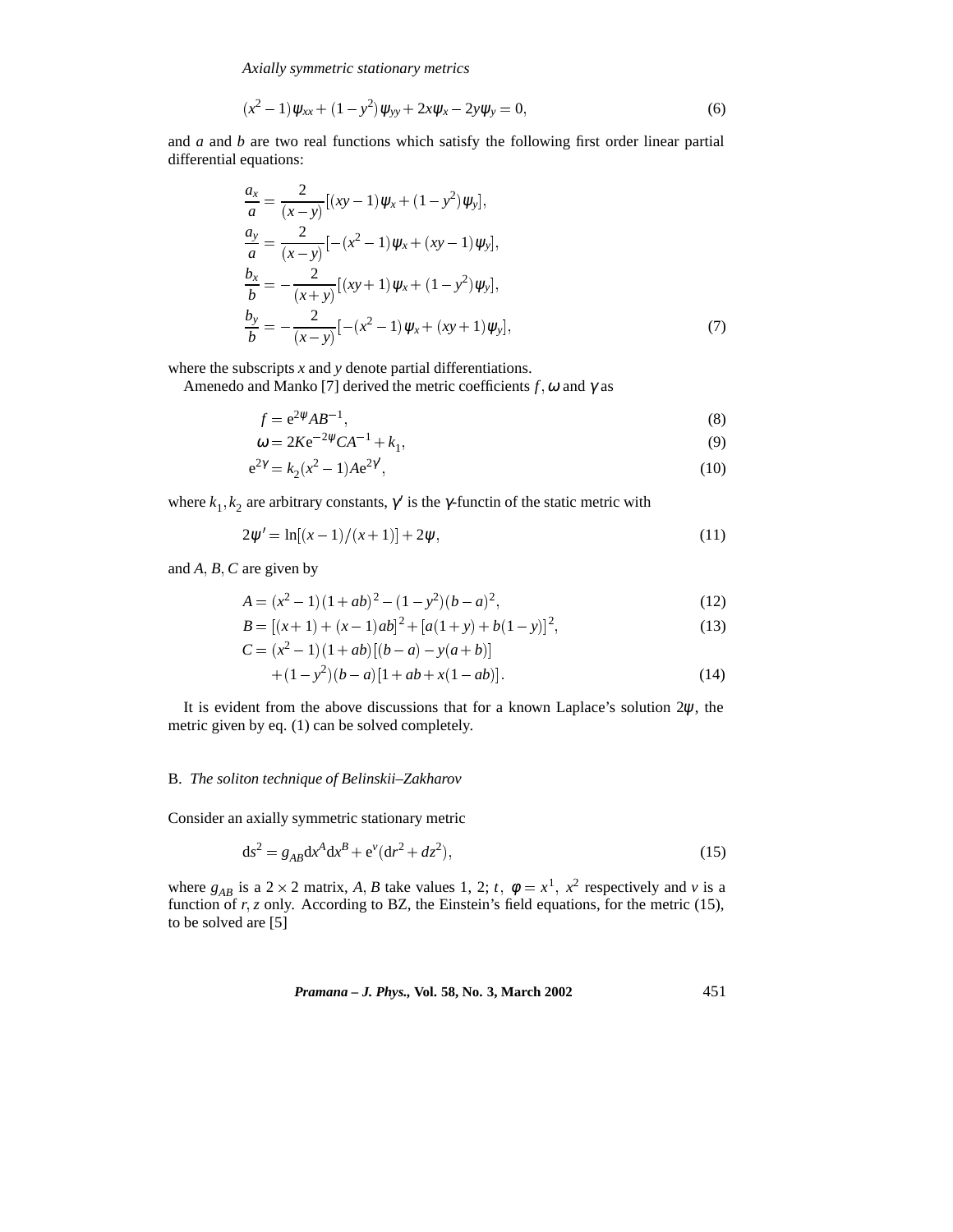$$
v_r = -r^{-1} + (4r)^{-1} \text{Tr}(U^2 - V^2),\tag{16}
$$

$$
v_z = (2r)^{-1} \text{Tr}(UV),\tag{17}
$$

$$
U_r + V_z = 0,\t\t(18)
$$

where

$$
U = r g_r g^{-1}, \quad V = r g_z g^{-1} \tag{19}
$$

Soliton solution to the metric (15) is obtained by solving the following eigenvalue equations:

$$
\left(\partial_r + \frac{2\lambda r}{\lambda^2 + r^2} \partial_\lambda\right) \Omega = \frac{rU + \lambda V}{\lambda^2 + r^2} \Omega,
$$
\n
$$
\left(\partial_z - \frac{2\lambda^2}{\lambda^2 + r^2} \partial_\lambda\right) \Omega = \frac{rV - \lambda U}{\lambda^2 + r^2} \Omega,
$$
\n(20)

where  $\lambda$  is a complex spectral parameter and the eigenfunction  $\Omega(r, z, \lambda)$  is a twodimensional complex matrix which satisfy the relation

$$
\Omega(r, z, \lambda)|_{\lambda=0} = g(r, z). \tag{21}
$$

The seed metric  $(g_0)_{AB}$  may be chosen with the supplementary condition

$$
\det g_0 = -r^2. \tag{22}
$$

The new metric coefficients are obtained from the following relations [5]:

$$
g'_{AB} = (g_0)_{AB} - \sum_{k,l=1}^{N} \Gamma_{kl}^{-1} \mu_k^{-1} \mu_l^{-1} N_A^k N_B^l,
$$
\n(23)

$$
N_A^k = m_C^k(g_0)_{CA},
$$
  

$$
N_A^k = m_C^k(g_0)_{CA} m_A^l
$$
 (24)

$$
\Gamma_{kl} = \frac{m_C^k (g_0)_{CA} m_A^l}{\mu_k \mu_l + r^2},\tag{25}
$$

$$
m_A^k = m_{0C}^k \left[ \Omega^{-1}(r, z, \lambda = \mu_k) \right]_{CA},
$$
\n
$$
m_A = a_{0C} \left[ \Omega^{-1}(r, z, \lambda) \right]_{CA}^{2} + r^2 \left[ \Omega^{-1}(r, z, \lambda) \right]_{CA}^{2}.
$$
\n
$$
(26)
$$

$$
\mu_k = q_k - z + [(q_k - z)^2 + r^2]^{1/2},
$$
\n
$$
v_N = v_0 + \ln \left[ r^{-N^2/2} \left( \prod_{k=1}^N \mu_k \right)^{N+1} \left\{ \prod_{\substack{k,l=1 \\ k > l}}^N (\mu_k - \mu_l)^{-2} \right\} \det \Gamma_{kl} \right] + \ln C_N,
$$
\n(28)

where  $m_{0C}^k$ ,  $q_k$  and  $C_N$  are arbitrary constants,  $v_0$  is the *v*-function of the static metric.

The new metric  $g'_{AB}$  given by eq. (23), is a solution to eq. (18) but, in general, it does not satisfy eq. (22). Physically acceptable  $g = g_{AB}^{ph}$  is defined by the relation

$$
g_{AB}^{\text{ph}} = -r(-\text{det}g')^{-1/2}g'_{AB},\tag{29}
$$

where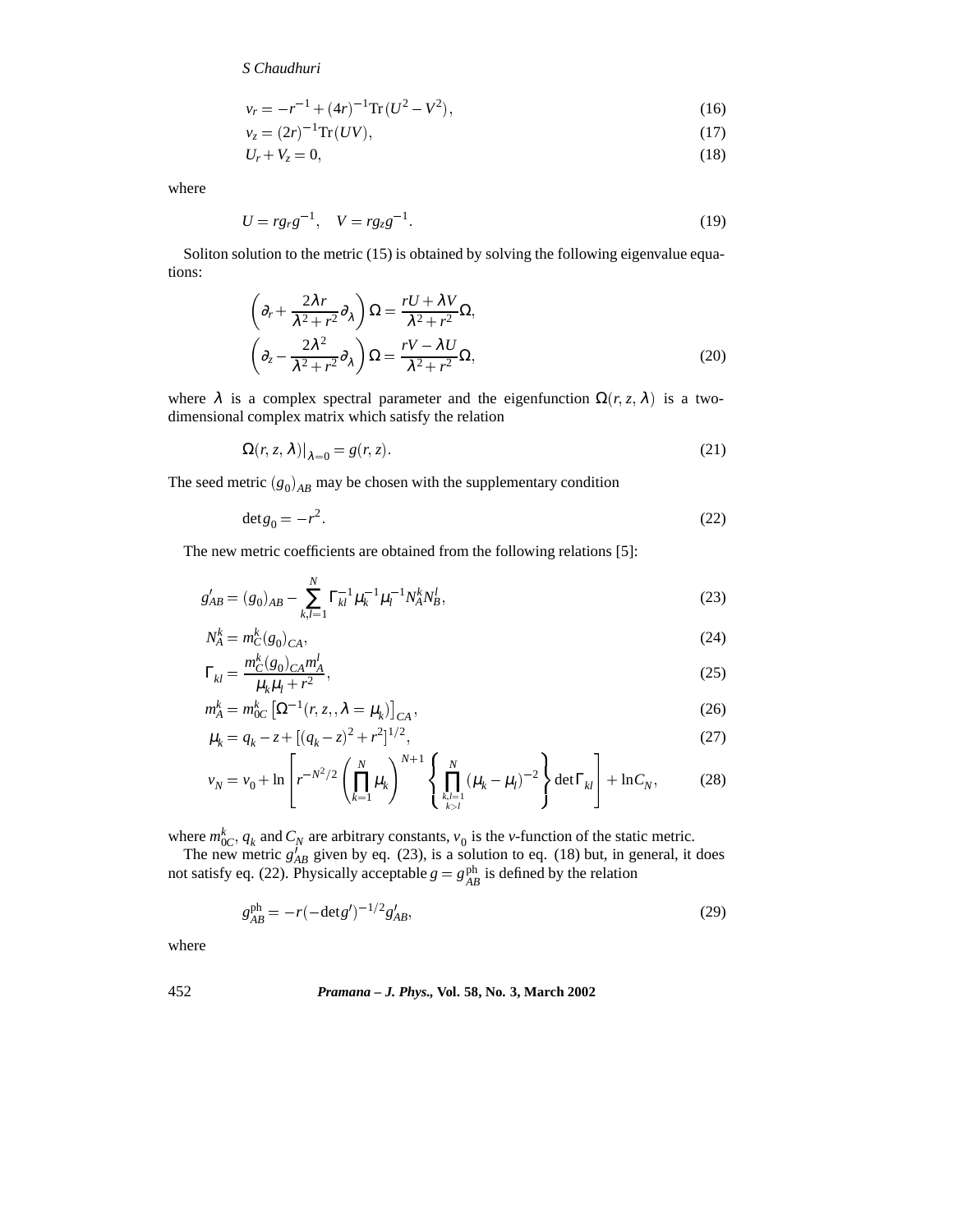*Axially symmetric stationary metrics*

$$
\det g' = (-1)^N r^{2N} \left( \prod_{k=1}^N \frac{1}{\mu_k^2} \right) \det g_0.
$$
 (30)

Here *N* is the number of solitons i.e. the number of poles that appears in the scattering matrix. For  $N = 1$ , it is called a simple pole i.e. one-soliton solutions;  $N = 2$ , a doube pole i.e. two-soliton solutions and so on. Depending on the choice of the seed metric  $g_0$ , the eigenfunction  $\Omega$  may be either diagonal or non-diagonal one.

Letelier showed [11] that in the case of a diagonal static metric of the form

$$
ds^{2} = e^{v_0} (dr^{2} + dz^{2}) + r^{2} e^{-\psi} d\phi^{2} - e^{\psi} dt^{2},
$$
\n(31)

as seed, where  $\psi$  is a Laplace's solution, the function  $v_0$  is obtained from the relation

$$
v_0(\psi) = -\psi + \frac{1}{2} \int r[(\psi_r^2 - \psi_z^2)dr + 2\psi_r \psi_z dz].
$$
 (32)

The seed metric  $g_0$  is given by (from eq. (31))

$$
g_0 = \text{diag}(-e^{\psi}, r^2 e^{-\psi}).\tag{33}
$$

Since the seed metric is diagonal, one may expect that the corresponding eigenfunction would be diagonal as well. We thus find an additional condition

$$
\det \Omega_0|_{\lambda=0} = -r^2. \tag{34}
$$

Without loss of generality, the eigenfunction may be taken as

$$
\Omega_0 = \text{diag}(-e^{F_k}, (r^2 - 2\lambda z - z^2)e^{-F_k}),
$$
\n(35)

where

$$
F_k = F_k(r, z, \lambda) \quad \text{and} \quad F(r, z, \lambda)|_{\lambda=0} = \psi(r, z). \tag{36}
$$

The function  $F_k$  satisfies the relations [11]

$$
(r\partial_r - \lambda \partial_z + 2\lambda \partial_\lambda)F_k = r\psi_r,
$$
  
\n
$$
(r\partial_\lambda + \lambda \partial_r)F_k = r\psi_z,
$$
\n(37)

where the subscripts *r* and *z* denote partial differentiations.

It, therefore, appears that if the Laplace's solution  $\psi$  is known then the stationary metric (15) can be completely solved.

#### **3. Relation between the methods**

Manko and his coworkers obtained a solution for the Ernst potential in terms of Laplace's solution. In  $\S 2B$ , we find that soliton solutions to Einstein's equations may be constructed using Laplace's solution too. In fact it is easy to see that eqs (6) and (18) are equivalent, when expressed in the same coordinate system. Moreover, in the case of a static metric,

*Pramana – J. Phys.,* **Vol. 58, No. 3, March 2002** 453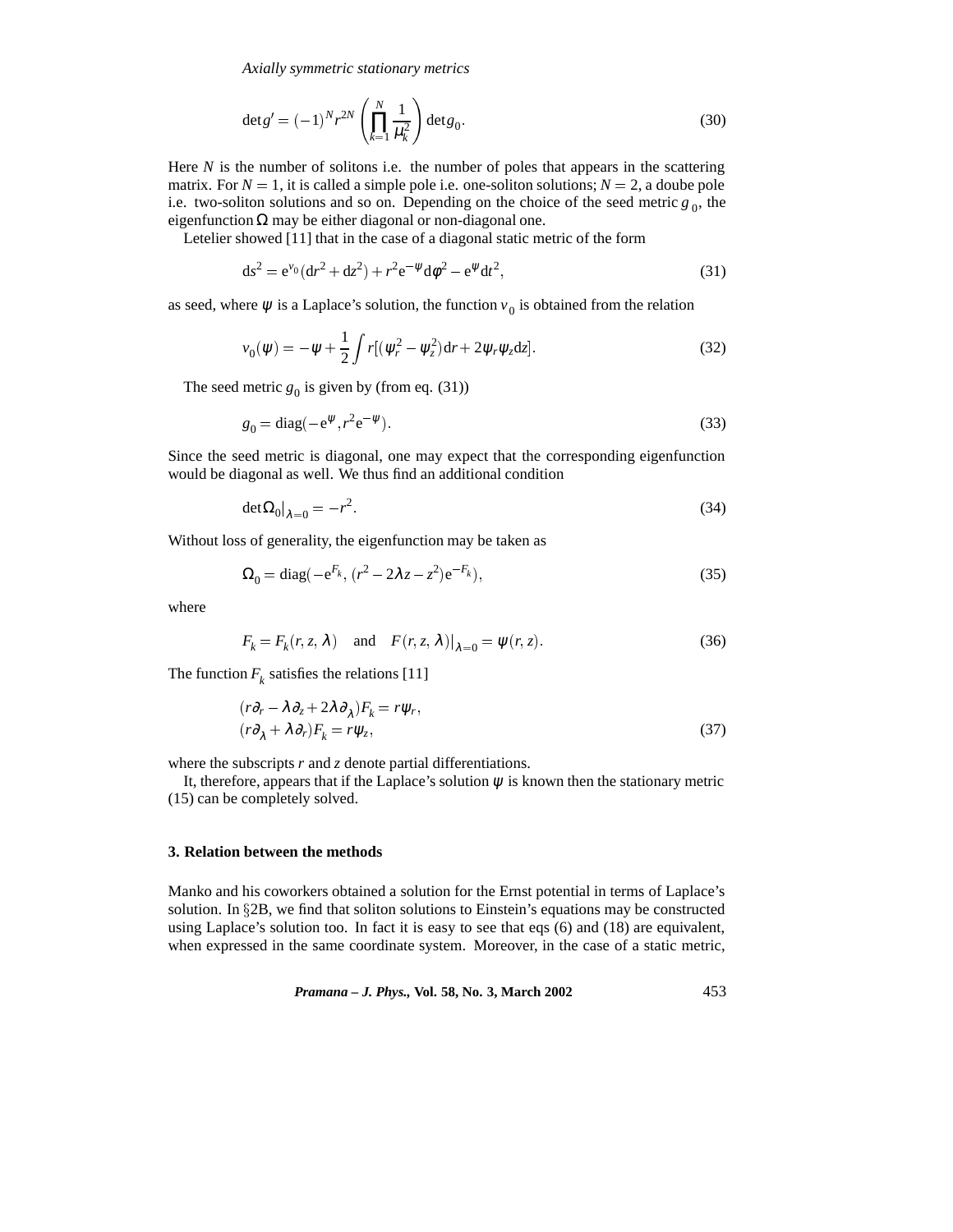there exists some resemblance in the expressions for the  $\gamma$ -function and that of  $v_0$  as given in eq. (32).

A comparison of the metric coefficients of the line elements (1) and (15) gives

$$
f = -g_{11},\tag{38}
$$

$$
\omega = -(2g_{11})^{-1}(g_{12} + g_{21}),\tag{39}
$$

$$
e^{2\gamma} = -g_{11}e^{\nu}.\tag{40}
$$

For diagonal metric  $(Q_0)_{12} = (Q_0)_{21}$  one obtains,  $g_{12} = g_{21}$ . We, therefore, have

$$
\omega = -g_{12}(g_{11})^{-1}.\tag{41}
$$

The metric coefficient  $g_{22}$  is found to be

$$
g_{22} = K^2 f^{-1} (x^2 - 1)(1 - y^2) - f \omega^2.
$$
 (42)

Under the coordinate transformation  $(4)$  and with the help of eqs  $(38)$ – $(41)$ , it is easy to show that

$$
\det g = -r^2. \tag{43}
$$

This satisfies the supplementary condition (22).

In Belinskii–Zakharov's technique the eigenfunction, satisfying eq. (20), is determined by the values of  $F_k$  (see eq. (35)). The function  $F_k$  in turn, can be evaluated from eq. (37) for a known Laplace's solution. Since in soliton technique, the solutions are required along the pole trajectories  $\lambda = \mu_k$ , it appears from eq. (37) that  $F_k$  depends on the values of  $\mu_k$ . For two-soliton solutions  $\mu_k$  has two values  $\mu_1$  and  $\mu_2$  and accordingly  $F_k$  can take values  $F_1$  and  $F_2$ .

In prolate spheroidal coordinates  $(x, y)$ , the poles  $\mu_1$  and  $\mu_2$  are obtained as

$$
\mu_1 = K(x+1)(1-y), \n\mu_2 = K(x-1)(1-y).
$$
\n(44)

In the same coordinate system, it is found that  $F_1$  and  $F_2$  satisfy the following relations [9]:

$$
F_{1,x} = \frac{(1+y)}{2(x-y)} [(x-1)\psi_x + (1-y)\psi_y],
$$
  
\n
$$
F_{2,x} = \frac{(1+y)}{2(x+y)} [(x+1)\psi_x + (1-y)\psi_y],
$$
  
\n
$$
F_{1,y} = \frac{(x-1)}{2(x-y)} [(1+y)\psi_y - (x+1)\psi_x],
$$
  
\n
$$
F_{2,y} = \frac{(x+1)}{2(x+y)} [(1+y)\psi_y - (x-1)\psi_x],
$$
\n(45)

where the subscripts *x* and *y* denote partial differentiations. We are now in a position to compare the generating functions of the metric coefficients of both the methods. Comparing eqs (7) and (45), one obtains,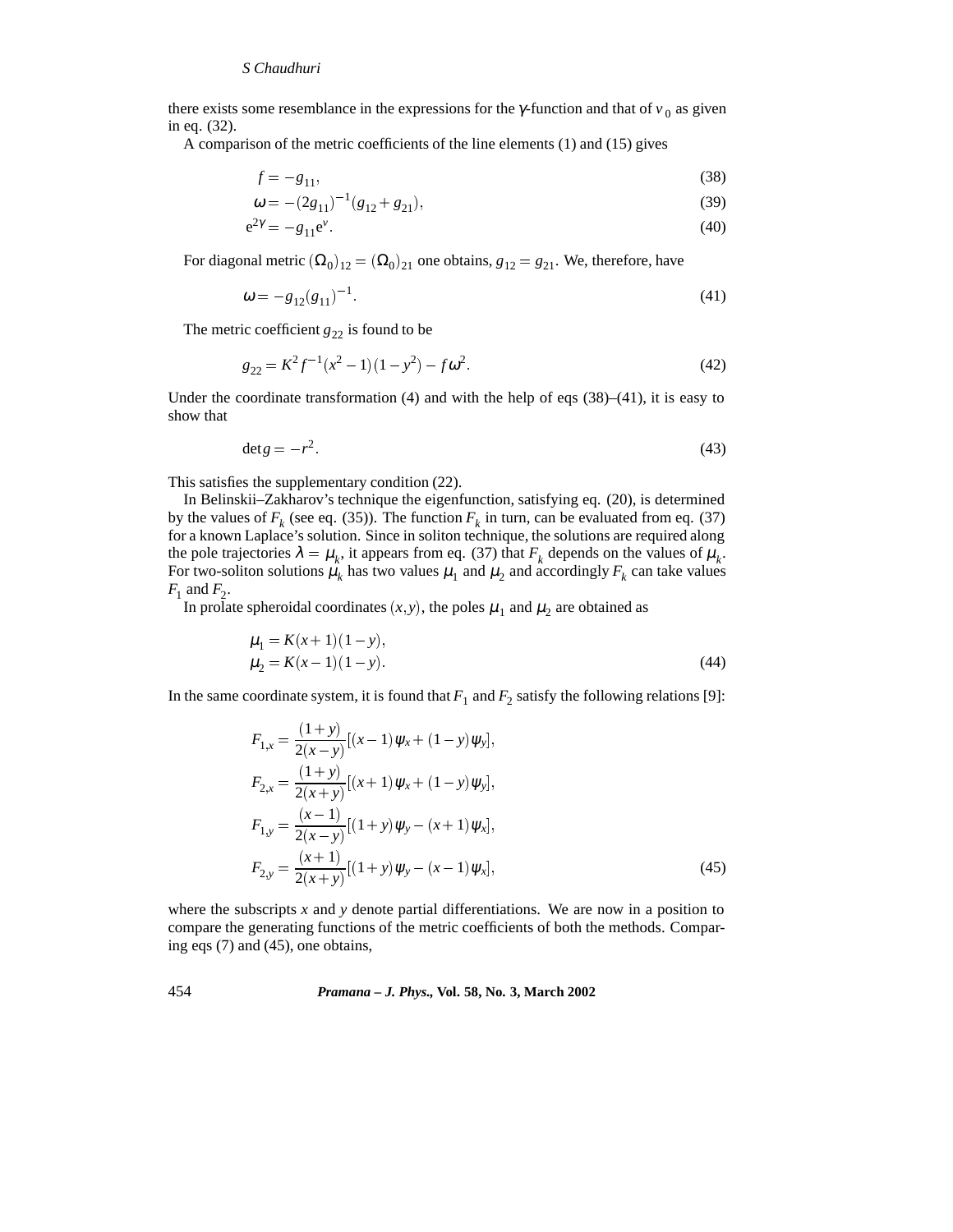*Axially symmetric stationary metrics*

$$
a = -\eta \exp[\beta(2F_1 - \psi)],\tag{46}
$$

$$
b = \eta \exp[-\beta(2F_2 - \psi)],\tag{47}
$$

where  $\eta$  and  $\beta$  are two arbitrary constants.

Equation (46) and (47) are combined to form a single equation

$$
a_k = -\varepsilon_k \eta \exp(\varepsilon_k \beta \chi_k),\tag{48}
$$

where, *k* can take values 1, 2;

$$
a_1 = a
$$
,  $a_2 = b$ ,  $\varepsilon_k = 1$  for  $k = 1$ ,  $\varepsilon_k = -1$  for  $k = 2$ , and  $\chi_k = 2F_k - \psi$ . (49)

The parameters *a* and *b* defined in GM method (eq. (5)) can thus be derived from the function  $F_k$  and the Laplace's solution  $\psi$ .

The relation presented in eq. (48) is an important one, because by this transformation one can directly switch over to the solutions of Gutsunaev–Manko method from the soliton solutions of Belinskii–Zakharov.

*A*, *B* and *C* given in eqs (12)–(14), are expressed in terms of  $F_1$  and  $F_2$  as

$$
A = (x^{2} - 1)[1 - \eta^{2}e^{2\beta(F_{1} - F_{2})}]^{2} + (1 - y^{2})\eta^{2}e^{2\beta}(e^{\chi_{1}} + e^{-\chi_{2}})^{2}, \tag{50}
$$

$$
B = \left[ \{ 1 + \eta^2 e^{2\beta (F_1 - F_2)} \} + x \{ 1 - \eta^2 e^{2\beta (F_1 - F_2)} \} \right]^2
$$
  
+ 
$$
\eta^2 e^{2\beta} \left[ y (e^{\chi_1} + e^{-\chi_2}) + (e^{\chi_1} - e^{-\chi_2}) \right]^2,
$$
  

$$
C = (x^2 - 1) \eta e^{\beta} \left[ \{ 1 - \eta^2 e^{2\beta (F_1 - F_2)} \} \{ (e^{\chi_1} + e^{-\chi_2}) + y (e^{\chi_1} - e^{-\chi_2}) \} \right]
$$
(51)

$$
= (x^{2} - 1)\eta e^{\beta} \left[ \{ 1 - \eta^{2} e^{2\beta (F_{1} - F_{2})} \} \{ (e^{\chi_{1}} + e^{-\chi_{2}}) + y (e^{\chi_{1}} - e^{-\chi_{2}}) \} \right] + (1 - y^{2})\eta e^{\beta} (e^{\chi_{1}} + e^{-\chi_{2}}) \left[ (1 + x) - \eta^{2} (1 - x) e^{2\beta (F_{1} - F_{2})} \right].
$$
 (52)

The metric coefficients  $f$ ,  $\omega$  and  $\gamma$  given by eqs (8)–(10) can then be calculated in terms of  $F_1$ ,  $F_2$  and Ψ.

As an illustration of the above transformation technique (48), let us take a Laplace's solution,

$$
\psi = \alpha_0 (x - y)^{-1},\tag{53}
$$

where  $\alpha_0$  is a constant. From eqs (7), one obtains,

$$
a = -\alpha \exp[2\alpha_0 (xy - 1)(x - y)^{-2}],
$$
\n(54)

$$
b = \alpha \exp[-2\alpha_0 y(x-y)^{-1}],\tag{55}
$$

where  $\alpha$  is an arbitrary constant.

We now use the same  $\Psi$  as in eq. (53) to calculate  $F_1$  and  $F_2$  from eqs (45). The result is

$$
F_1 = \left(\frac{\alpha_0}{2}\right)(x-1)(1+y)(x-y)^{-2},\tag{56}
$$

$$
F_2 = \left(\frac{\alpha_0}{2}\right)(1+y)(x-y)^{-1}.
$$
\n(57)

With these values of  $F_1$  and  $F_2$ , if one now substitutes  $\eta = \alpha$  and  $\beta = 2$  in (48), one obtains the results of (54) and (55).

*Pramana – J. Phys.,* **Vol. 58, No. 3, March 2002** 455